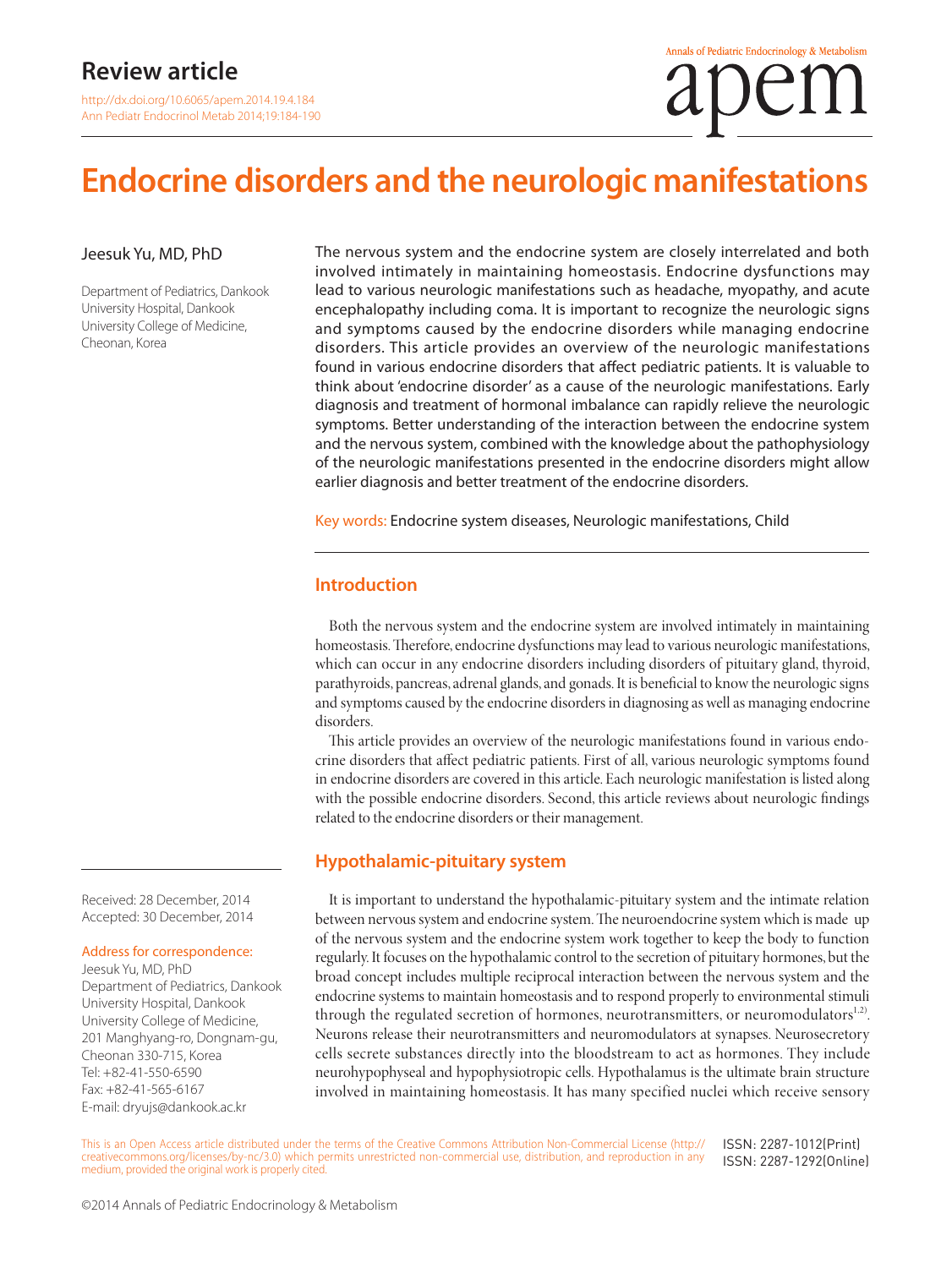# apem

inputs from the external and internal environment such as light, nociception, temperature, blood pressure, blood osmolality, and blood glucose levels<sup>1,2)</sup>. Many hormones also exert both negative and positive feedback directly on the hypothalamus. Hypothalamus provides coordinated responses to the pituitary glands, cerebral cortex, brain stem and spinal cord, and sympathetic and parasympathetic preganglionic neurons to maintain homeostasis through the coordinated endocrine, behavioral, and autonomic responses $1,2$ .

### **Potential endocrine disorders according to the specific neurologic manifestations**

Various neurologic signs and symptoms arising from the endocrine disorders include headache, altered state of consciousness, abnormal muscle strength, muscle tone, muscle stiffness and cramps, movement disorders, and psychomotor retardation<sup>3)</sup>.

#### 1. Headache

Headache may be a nonspecific sign, but it can be caused by pathologic conditions including idiopathic intracranial hypertension<sup>3)</sup>.

Idiopathic intracranial hypertension (pseudotumor cerebri syndrome, PTCS) is the presence of elevated intracranial pressure in the setting of normal brain parenchyma and cerebrospinal fluid<sup>4)</sup>. Headache, vomiting, vision changes, abducens nerve palsy, and papilledema are commonly presented<sup>3)</sup>. Only irritability, somnolence, or apathy may be found in young children<sup>3)</sup>. If it is untreated, it may progress to optic atrophy and vision will be lost rapidly<sup>3)</sup>. Therefore, early diagnosis and treatment are crucial. The exact mechanism of PTCS is unclear, but it may occur associated with a variety of conditions, including various endocrine disorders such as adrenal insufficiency, diabetic ketoacidosis on treatment, hyperadrenalism, hyperthyroidism, and hypoparathyroidism<sup>3)</sup>. Sheldon et al.<sup>4)</sup> presented that pediatric PTCS is a neuroendocrine disorder, illustrating many metabolic and hormonal derangements within the hypothalamic-pituitary-adrenal axis, renin-angiotensin-aldosterone, growth hormone (GH) and insulin-like growth factor-1 (IGF-1), hypothalamic-pituitarythyroid axis, hypothalamic-pituitary-gonadal axis, and the posterior pituitary and antidiuretic hormone.

#### 2. Altered mentality

Altered mental status is a common presentation in the emergency department, and can be caused by endocrine emergencies<sup>5)</sup>. Attention, awareness, and consciousness can be maintained by the interaction among the brainstem reticular core, the thalamus, and the cerebral cortex<sup>6</sup>. Impaired consciousness means a significant alteration in the wakefulness and the awareness of self and of the environment<sup>7)</sup>. It is important to find the underlying causes and to promptly

stabilize the vital signs<sup>5,8)</sup>. The causes of coma in children can be classified with infectious or inflammatory origin, structural lesions, and metabolic, toxic or nutritional conditions<sup>8</sup>. Metabolic or endocrine encephalopathy should be considered as a differential diagnosis in the patients presenting no focal neurologic signs and no meningeal irritation signs<sup>8</sup>.

Diabetic coma is one of differential diagnosis in the emergency room in managing patients with altered mentality. Diabetic ketoacidosis (DKA) and hyperglycemic hyperosmolar syndrome are the most serious acute hyperglycemic emer $g$ ency<sup>9-11)</sup>. Hypoglycemia, cerebral edema following the treatment of DKA may also be presented with altered mentality ranging from general weakness, lethargy, irritability to coma<sup>8)</sup>. Hyponatremic hypovolemic adrenal crisis in the patients with underlying congenital adrenal hyperplasia (CAH), adrenal hypoplasia congenita, familial glucocorticoid deficiency, or adrenocorticotropic hormone (ACTH) deficiency can lead to altered mentality<sup>8)</sup>. Hypocalcemic tetany or seizure with or without underlying hypoparathyroidism may also result in impaired consciousness<sup>3)</sup>. It is noteworthy to remember that apathy, delirium, or psychosis can happen at serum calcium concentrations greater than 11 mg/dL<sup>3)</sup>. Checking the level of blood glucose, calcium and electrolytes should be considered in the first step of evaluating altered mentality.

Severe hyperthyroidism and hypothyroidism may be the rare cause of altered mentality, thyroid storm and hypothyroid coma, respectively. They could be fatal if not treated properly<sup>12)</sup>. Behavioral and cognitive changes, myoclonus, seizures, psychosis, involuntary movements, and even coma may occur. In hypothyroid coma, there may be a history of previous thyroid disease and progressive lethargy with hypothermia, bradycardia, constipation, dyspnea, yellow and dry skin, large tongue, and rarely seizure. In thyroid storm, fever, tachyarrhythmia, tachypnea, dyspnea, congestive heart failure, diarrhea, nausea, vomiting, and hyperhidrosis can be manifested. In addition, tremors, anxiety, confusion, delirium up to comatose state may develop. As the precipitating factors, major surgery, trauma, systemic infections, severe emotional stress, or diabetic ketoacidosis may be considered. Therefore, thyroid function should be evaluated in the management of diabetic ketoacidosis. It was reported that thyroid storm was presented as cardiorespiratory distress in a 2-year-old girl referred for urgent lung perfusion imaging, which suggests the importance of suspicion for thyroid disease in those who show unstable vital signs<sup>13)</sup>. Hashimoto's encephalopathy can be developed in the patients with autoimmune thyroid diseases and is characterized by a steroid-responsive encephalopathy with the presence of antithyroid antibodies<sup>14-16)</sup>.

#### 3. Abnormal muscle strength, muscle tone and gait

Muscle weakness, pain, and stiffness are common symptoms of endocrine disorders<sup>3)</sup>. Systemic characteristic symptoms of specific endocrine disorders usually precede the onset of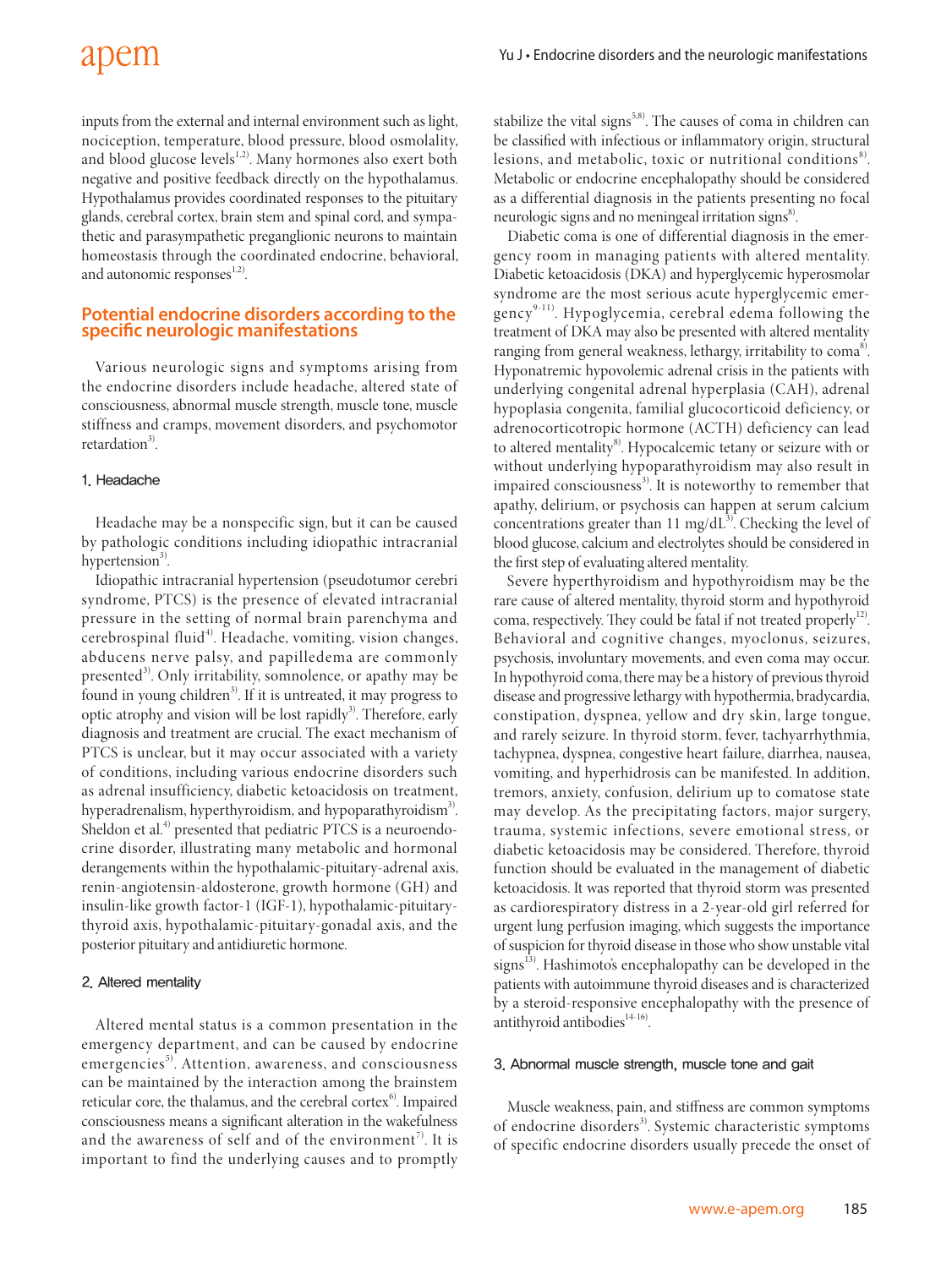weakness, but muscle weakness may be the initial symptom<sup>3)</sup>. Endocrine myopathy should be considered as one of the etiology of muscle weakness, because specific treatment is available in endocrine myopathy $17$ .

Thyroid dysfunction (hyper- or hypothyroidism), parathyroid disorders (hyper- or hypoparathyroidism), and adrenal diseases (Cushing disease, Addison disease, or hyperaldosteronism) may cause endocrine myopathies<sup>3,17,18</sup>). Kruse<sup>18)</sup> pointed that clinical features of most of endocrine myopathies in childhood are usually characterized by the presence of proximal muscle involvement such as pelvic or shoulder girdle muscles, relatively mild morphological muscular abnormalities even in the presence of severe clinical symptoms, and favorable outcome to treatment. Weakness is usually much more prominent in the legs than in the arms, and abnormal gait can be the initial symptom of either proximal or distal leg weakness<sup>3)</sup>. A case of subclinical hypothyroidism presenting with gait abnormality was reported in an old man<sup>19)</sup>. Electrolyte imbalances such as hyper- or hyponatremia, hyper- or hypokalemia, hypophosphatemia, hypocalcemia, and hypomagnesemia can all be the cause of myopathies accompanied with endocrine disorders<sup>3,17)</sup>. Deep tendon reflexes may be normal or diminished but generally not absent. The serum creatine kinase is usually normal. However it can be elevated which does not correlate with the severity of muscle weakness<sup>3)</sup>. .

A cramp, an involuntary painful contraction of a muscle or a part of a muscle, can occur in normal children associated with vigorous exercise, but it can be caused by endocrine disorders including adrenal insufficiency, hypothyroidism or hyperthyroidism<sup>3</sup>. Muscle stiffness and spasms occur in myotonia, dystonia, and other movement disorders, but can be present in hypothyroidism or thyrotoxicosis when motor unit activity is continuous<sup>3)</sup>. In hypothyroidism, the stiffness gets worsen by activity and may be painful with the slowing of muscular contraction and relaxation in performing tendon reflexes.

Tone is functionally defined as resistance to passive movement. Therefore, hypotonia is indicated to decreasing resistance to passive movement<sup>3)</sup>. Profound hypotonia with obesity and variable degree of intellectual disability may suggest Prader-Willi syndrome  $(PWS)^{20}$ , and hypothyroidism is one of considerable endocrine disease presenting hypotonia<sup>21)</sup>. Webb et al.<sup>22)</sup> reported neuromuscular dysfunction in the adults with GH deficiency (GHD) associated with fatigue, tiredness and myalgia using the muscle biopsy and the neurophysiological study. Schweizer et al.<sup>23)</sup> described that supraphysiological doses of GH treatment to the short children with small for gestational age (SGA) led to a concomitant increment in height, muscle mass, and function with a decrease in fat mass. Reus et al.<sup>24)</sup> presented that GH treatment increased muscle thickness in infants with PWS, which was related to muscle strength and motor development.

#### 4. Movement disorders

Movement disorders are the disorders causing involuntary movements such as chorea, athetosis or tremor<sup>3)</sup>. Many abnormal movements are paroxysmal or intermittent<sup>3)</sup>. Chorea, a rapid repetitive movement affecting any part of the body, is neither rhythmic nor stereotyped and can occur in hyperthyroidism<sup>3)</sup>. Athetosis, a slow and writhing movement of the limbs, is often associated with chorea. Choreoathetosis can occur in hyperthyroidism, Addison disease, hypernatremia, hypocalcemia and hypoparathyrodism<sup>3,37)</sup>. Tremor, an involuntary oscillating movement with a fixed frequency, may occur physiologically but hyperthyroidism should be considered as a potential cause $3$ ). .

#### 5. Developmental delay

The effect of GHD on brain structure, motor function, and cognition were studied by cognitive assessment and diffusion tensor, and volumetric magnetic resonance imaging (MRI) in children with GHD. In GHD, lower cognitive scales, white matter abnormalities in the corpus callosum and corticospinal tract, and reduced volumes in thalamus, hippocampus, and globus pallidus were found compared with controls with idiopathic short stature<sup>25)</sup>.

In the review of thirty Korean patients diagnosed as PWS, more than two years of GH treatment in 14 PWS infants and toddlers resulted in increasing head circumference-standard deviation score (SDS), IGF-1 SDS, IGF binding protein-3 SDS, lean body mass, and bone mineral content and showed an improvement in motor development $^{26}$ .

Thyroid hormone regulates neuronal migration, differentiation, and myelination including cerebellar development<sup>27)</sup>. Transgenic mouse models showed that thyroid gland dysgenesis or decreasing levels of thyroid hormones in brain tissue was associated with cerebellar phenotypes such as ataxia, impaired balance and coordination, and reduced locomotor activity $27$ .

Congenital hypothyroidism resulting from thyroid dysgenesis or dyshormonogenesis, occurring in 1 per 3,000-4,000 live births, may present delayed development, if not treated promptly. Early diagnosis and replacement of thyroid hormone are critical for a favorable outcome. Owing to the neonatal newborn screening program, almost all patients with congenital hypothyroidism can be detected and treated early in newborn period in Korea. It may be beneficial considering the genetic causes of congenital hypothyroidism such as *MCT8* mutations (Allan-Herndon-Dudley syndrome) in the evaluation of floppy male infants with development delay, especially if the male has no history of perinatal asphyxia<sup>21,28</sup>. Rodrigues et al.<sup>21)</sup> emphasized that the simple evaluation of triiodothyronine, thyroxine, and thyroid-stimulating hormone levels can guide the diagnosis, avoiding a number of invasive and expensive investigations and allowing appropriate genetic counseling to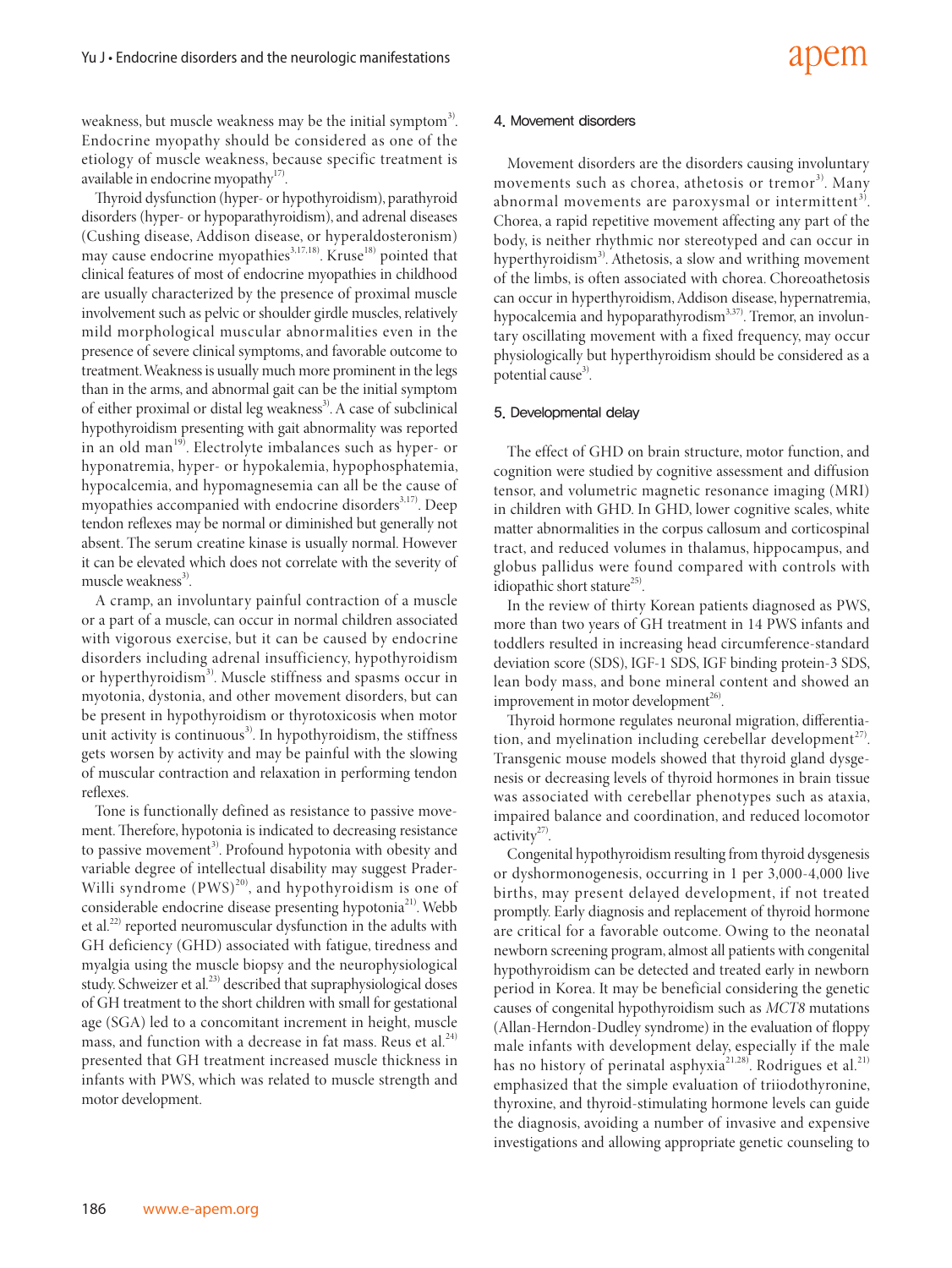the families.

Recently several reports describing the association between various adrenal disorders and neurologic manifestations were published<sup>29-32)</sup>. Childhood Cushing syndrome can be associated with cognitive impairment and behavioral abnormality, even after recovery from the hypercortisolism<sup>29)</sup>. Exposure to excessive replacement of glucocorticoids in children during the treatment of adrenal insufficiency has been associated with neurological and MRI abnormalities including delayed myelination and brain atrophy<sup>29)</sup>. Even though the clinical implication is unclear, several reports suggest that patients with CAH are more likely to have white matter abnormalities, temporal lobe atrophy or hippocampal dysgenesis probably produced by the disease and its treatment. Mental retardation, tremor, asymmetric tendon reflexes, and cerebellar syndrome were found in some patients with CAH<sup>30,31)</sup>.

Ghetti et al.<sup>33)</sup> showed that children with DKA history had significantly lower rates of accurate memory on both the color and the spatial tasks compared with children without DKA history. They concluded that DKA disrupts memory function and emphasized the importance of DKA prevention.

### **Neurologic findings in specific endocrine disorders**

#### 1. Hypothalamic-pituitary dysfunction

It is crucial to diagnose various hypothalamic-pituitary lesions as early as possible. Endocrine symptoms often precede neuro-ophthalmic symptoms. In a retrospective, single-center, cohort study of 176 patients aged 6 years (range, 0.2–18 years), with hypothalamic-pituitary lesions including craniophar yngioma, optic pathway glioma, suprasellar arachnoid cyst, hamartoma, germ cell tumor, and hypothalamicpituitary astrocytoma, abnormal body mass index or decreased growth velocity occurred in two-thirds of patients before the presentation of neuro-ophthalmic symptoms $34$ <sup>4)</sup>. This suggests the need for more cautious approach to identify the etiology of endocrine symptoms for earlier diagnosis of hypothalamicpituitary lesions $34$ .

Acute endocrine changes are commonly found after traumatic brain injury in children, including changes in hypothalamicpituitary-adrenal axis and antidiuretic hormone production and release $35,36$ . In the long term, there are both temporary and permanent alterations in pituitary function such as GHD, pubertal disorders, ACTH deficiency, diabetes insipidus, central hypothyroidism, and elevated prolactin<sup>35)</sup>. The authors emphasized routine monitoring at least 1 year after injury for early detection of hormonal imbalance to permit normal growth and development $^{35}$ .

#### 2. Thyroid disorders

In congenital hypothyroidism, mental retardation, hypo-

tonia, constipation, somnolence, apnea, large fontanels, and sensorineural hearing loss may be presented $17,37$ . It may accompany Kocher-Debre-Semelaigne syndrome which is characterized by generalized muscular hypertrophy, predominating in the calf muscles associated with hypothyroidism<sup>38)</sup>. Myopathy of hypothyroidism in infancy and childhood is featured by lower extremity or generalized muscular hypertrophy, myxedema, and short stature. Although it is possible to detect congenital hypothyroidism early in neonate through neonatal screening test, it can rarely be missed, requiring repeated thyroid function test at any time if there are suspicious clinical symptoms suggesting hypothyroidism. In neonatal hyperthyroidism, craniosynostosis and developmental delay can occur.

Acquired hypothyroidism can accompany psychosis, seizures, ataxia, and  $coma^{12,37}$ . Immune-mediated mechanisms and vasculitis accompanying cerebral hypoperfusion may result in Hashimoto's encephalopathy. Hashimoto's encephalopathy is not common in childhood, but favorable outcome can be expected with steroid or immune treatment $14-16$ .

Graves' disease presents neurologic features such as emotional instability, anxiety, irritability, restlessness, and inattentiveness. Myopathy including muscular weakness or cramp, ocular symptoms such as lid lag, impairment of convergence, or ophthalmoplegia, and movement disorders such as tremor or chorea can be manifested. Thyrotoxic periodic paralysis or myasthenia gravis rarely occur in hyperthyroidism $17,37$ . Severe thyrotoxicosis may result in a change in consciousness, as seen in thyroid storm $^{12}$ .

#### 3. Parathyroid disorders

Neurologic manifestations associated with parathyroid disorders are related with serum calcium levels. Hypoparathyroidism may result in hypocalcemia causing muscular pain, cramp, numbness, stiffness, tetany, apnea, and seizures. In addition, increased intracranial pressure with headaches and vomiting may occur<sup>17,37,39)</sup>. Autoimmune polyendocrine syndrome type 1 (APS1) was reported in two siblings who presented hypocalcemic seizure followed by hypoparathyroidism<sup>40)</sup>.

Hyperparathyroidism may cause hypercalcemia which leads to muscular weakness, anorexia, nausea, vomiting, and encephalopathy<sup>17,37,39)</sup>. Polydipsia, polyuria, weight loss, headache, seizure, and psychiatric symptoms may occur in this condition<sup>17,37,39</sup>. Although primary hyperparathyroidism is not common in children, severe central nervous system and metabolic derangement may develop. Therefore, cautious interpretation of hypercalcemia and prompt diagnosis are necessary to prevent it<sup>41)</sup>.

#### 4. Adrenal disorders

Primary adrenal insufficiency includes CAH, APS, ACTH resistance, adrenoleukodystrophy, adrenal hypoplasia conge-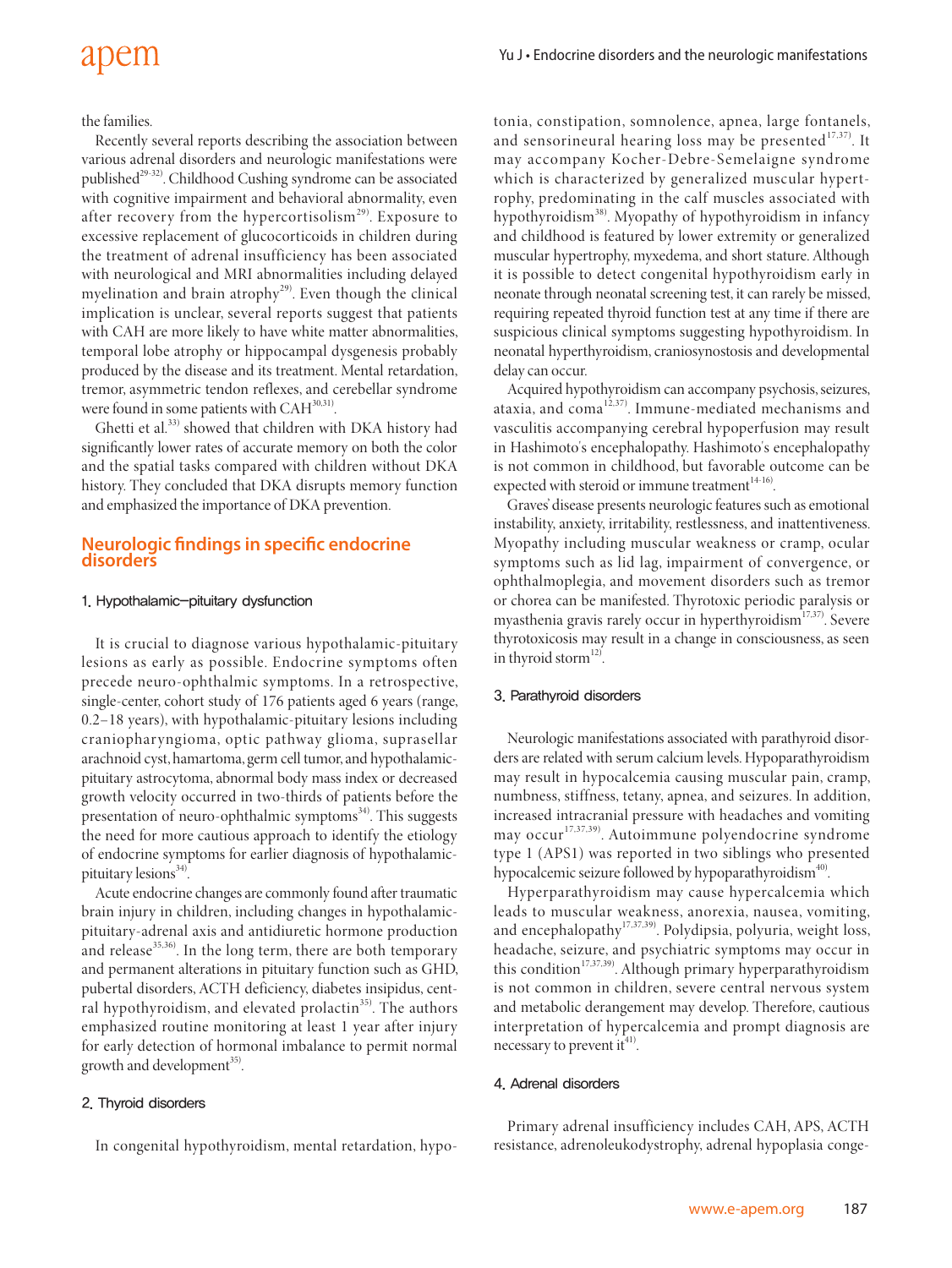nita, adrenal hemorrhage, and IMAGe (intrauterine growth restriction, metaphyseal dysplasia, adrenal hypoplasia congenita, and genital anomalies) syndrome<sup>42,43)</sup>. Hypotension, hyperpigmentation, hyponatremia, hyperkalemia, and hypoglycemia are presenting signs. Hyperkalemia may not be found in primary adrenal insufficiency in childhood, thus the absence of hyperkalemia cannot rule out this condition<sup>42)</sup>. Adrenal insufficiency should be suspected in the presence of a combination of chronic or subacute clinical symptoms including chronic fatigue, muscle weakness, anorexia, nausea, vomiting, diarrhea, hypotension, weight loss, headache and skin hyperpigmentation<sup>42-44)</sup>. Serum ACTH, aldosterone or plasma renin activity can be included in the initial step evaluating suspected primary adrenal insufficiency.

Absolute and relative adrenal insufficiency may occur in critically ill children with systemic inflammatory response syndrome or sepsis $45-47$ ). In the state of catecholamine-resistant shock, it is important to check whether there is adrenal insufficiency, and ACTH stimulation test may help to the  $diagonosis^{44-46}$ .

Excessive glucocorticoids in primary or secondary Cushing syndrome may accompany headache, proximal muscle weakness, cognitive deficits, and behavioral disturbances<sup>3,17,29)</sup>. In hyperaldosteronism, weakness from hypokalemia can be manifested. Primary aldosteronism and pheochromocytoma should be included in the differential diagnosis in a case with hypertension $17$ .

#### 5. Diabetes mellitus

Diabetic ketoacidosis and cerebral edema may be presented with various neurologic manifestations<sup>48,49)</sup>. Agitation, confusion, lethargy, headache, and vomiting can be presented with cerebral edema. For the prevention of the development of cerebral edema, gradual rehydration over 48 hours, avoidance of hypotonic fluids, cautious use of bicarbonate, and careful correction of hyperglycemia seem to be beneficial. If cerebral edema is suspected, rapid infusion of mannitol, head elevation, fluid restriction, and hyperventilation should be done as soon as possible.

In hypoglycemia, various neurologic manifestations such as tremor, confusion, behavioral changes, blurred vision, seizure, and coma may develop.

Although neurological deterioration in children with DKA is commonly caused by cerebral edema, stroke can develop because children with hyperglycemia and DKA are prone to thrombosis $50$ . It may be beneficial to suspect the possibility of the development of thrombosis, infection or hemorrhage when focal neurological deficits are apparent or neurologically deteriorated in the patients with  $DKA^{50,51}$ .

Symptomatic diabetic neuropathy (DNP) in childhood is not common, but subclinical DNP is common among children and adolescents with at least 5-year duration of type 1 diabetes mellitus<sup>52)</sup>. Even though clinical DNP is uncommon in children

and adolescents, it can be detected through neurophysiological studies.

# **Conclusions**

Endocrine disorders can be manifested by various neurologic symptoms and signs ranging from headache, myopathy to acute encephalopathy including coma. It is valuable to think about 'endocrine disorder' as the cause of the neurologic impairment. Early diagnosis and treatment of hormonal imbalance may rapidly relieve the neurologic symptoms. Better understanding of the interaction between the endocrine system and the nervous system, combined with the knowledge about the pathophysiology of the neurologic symptoms and signs presented in the endocrine disorders might allow earlier diagnosis and better treatment of the endocrine disorders.

# **Conflict of interest**

No potential conflict of interest relevant to this article was reported.

## **References**

- 1. Low MJ. Neuroendocrinology. In: Melmed S, Polonsky KS, Larsen PR, Kronenberg HM, editors. Williams textbook of endocrinology. 12th ed. Philadelphia: Elsevier/Saunders, 2011:103-74.
- 2. Parks JS, Felner EI. Hormones of the hypothalamus and pituitary. In: Kliegman RM, Stanton BF, St Geme JW, Schor NF, Behrman RE. editors. Nelson textbook of pediatrics. 19th ed. Philadelphia: Elsevier/Saunders, 2011:1876.
- 3. Fenichel GM. Clinical pediatric neurology: a signs and symptoms approach. 4th ed. Philadelphia: W.B. Saunders, 2001.
- 4. Sheldon CA, Kwon YJ, Liu GT, McCormack SE. An integrated mechanism of pediatric pseudotumor cerebri syndrome: evidence of bioenergetic and hormonal regulation of cerebrospinal fluid dynamics. Pediatr Res 2014 Nov 24 [Epub]. http://dx.doi:10.1038/pr.2014.188.
- 5. Park E, Abraham MK. Altered mental status and endocrine diseases. Emerg Med Clin North Am 2014;32:367-78.
- 6. Boveroux P, Bonhomme V, Boly M, Vanhaudenhuyse A, Maquet P, Laureys S. Brain function in physiologically, pharmacologically, and pathologically altered states of consciousness. Int Anesthesiol Clin 2008;46:131-46.
- 7. Taylor DA, Ashwal S. Impairment of consciousness and coma. In: Swaiman KF, Ashwal S, Ferriero DM, Schor NF. Swaiman's pediatric neurology. 5th ed. [Edinburgh]: Elsevier Saunders, 2012:1063-7.
- 8. Sharma S, Kochar GS, Sankhyan N, Gulati S. Approach to the child with coma. Indian J Pediatr 2010;77:1279-87.
- 9. Kitabchi AE, Umpierrez GE, Fisher JN, Murphy MB, Stentz FB. Thirty years of personal experience in hyperglycemic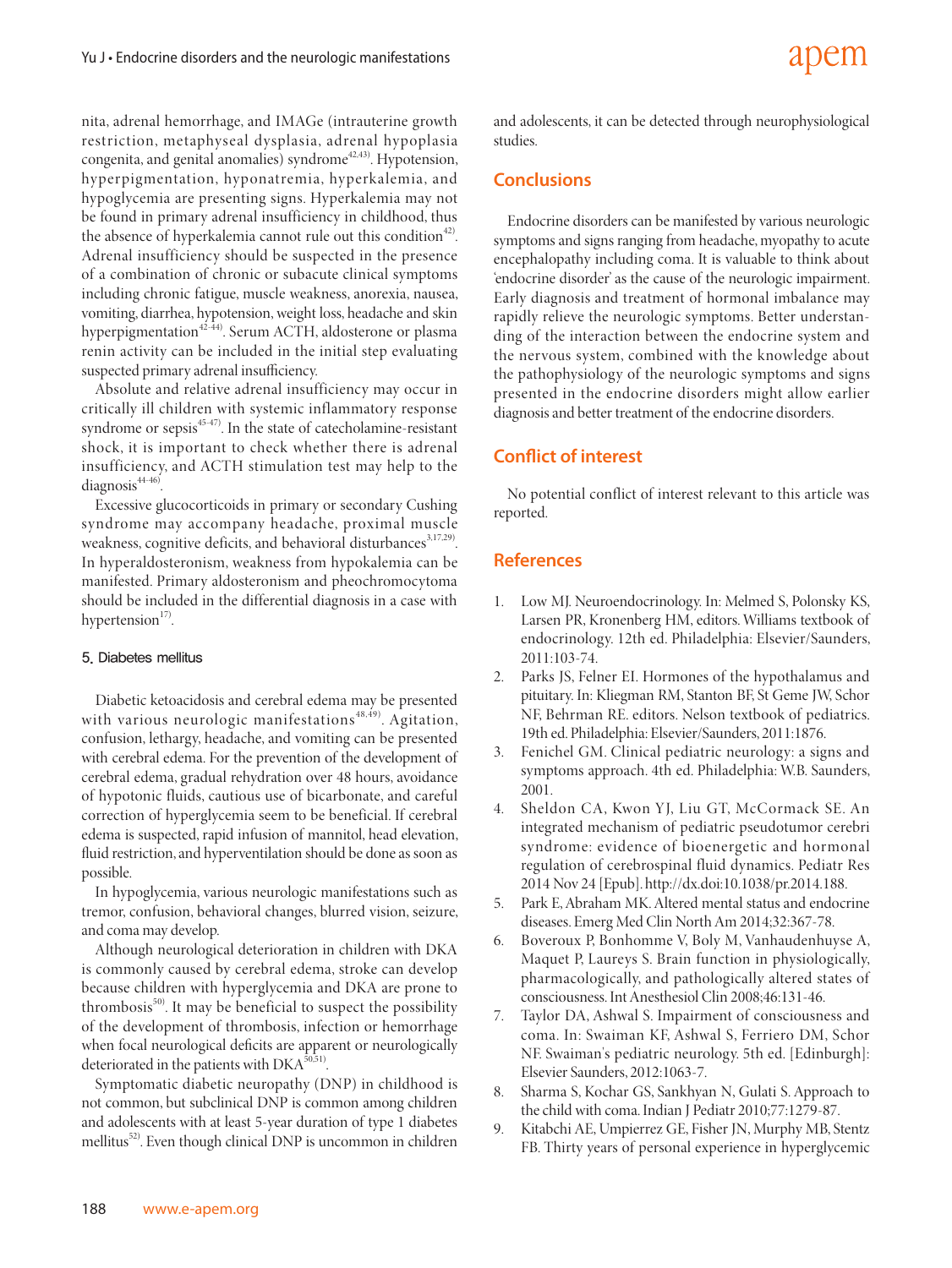# apem

crises: diabetic ketoacidosis and hyperglycemic hyperosmolar state. J Clin Endocrinol Metab 2008;93:1541-52.

- 10. Nyenwe EA, Kitabchi AE. Evidence-based management of hyperglycemic emergencies in diabetes mellitus. Diabetes Res Clin Pract 2011;94:340-51.
- 11. Zeitler P, Haqq A, Rosenbloom A, Glaser N; Drugs and Therapeutics Committee of the Lawson Wilkins Pediatric Endocrine Society. Hyperglycemic hyperosmolar syndrome in children: pathophysiological considerations and suggested guidelines for treatment. J Pediatr 2011;158:9-14, 14.e1-2.
- 12. Papi G, Corsello SM, Pontecorvi A. Clinical concepts on thyroid emergencies. Front Endocrinol (Lausanne) 2014;5:102.
- 13. Arsos G. Unexpected diagnosis of thyroid storm in a young child referred for urgent lung perfusion imaging. Clin Nucl Med 2013;38:661-3.
- 14. Vasconcellos E, Pina-Garza JE, Fakhoury T, Fenichel GM. Pediatric manifestations of Hashimoto's encephalopathy. Pediatr Neurol 1999;20:394-8.
- 15. Yu HJ, Lee J, Seo DW, Lee M. Clinical manifestations and treatment response of steroid in pediatric Hashimoto encephalopathy. J Child Neurol 2013;29:938-42.
- 16. Chang JS, Chang TC. Hashimoto's encephalopathy: report of three cases. J Formos Med Assoc 2014;113:862-6.
- 17. Sharma V, Borah P, Basumatary LJ, Das M, Goswami M, Kayal AK. Myopathies of endocrine disorders: a prospective clinical and biochemical study. Ann Indian Acad Neurol 2014;17:298-302.
- 18. Kruse K. Myopathies in endocrine disorders. Monatsschr Kinderheilkd 1984;132:581-6.
- 19. Edvardsson B, Persson S. Subclinical hypothyroidism presenting with gait abnormality. Neurologist 2010;16:115- 6.
- 20. Bridges N. What is the value of growth hormone therapy in Prader Willi syndrome? Arch Dis Child 2014;99:166-70.
- 21. Rodrigues F, Grenha J, Ortez C, Nascimento A, Morte B, M-Belinchón M, et al. Hypotonic male infant and MCT8 deficiency- a diagnosis to think about. BMC Pediatr 2014;14:252.
- 22. Webb SM, de Andres-Aguayo I, Rojas-Garcia R, Ortega E, Gallardo E, Mestron A, et al. Neuromuscular dysfunction in adult growth hormone deficiency. Clin Endocrinol (Oxf) 2003;59:450-8.
- 23. Schweizer R, Martin DD, Schonau E, Ranke MB. Muscle function improves during growth hormone therapy in short children born small for gestational age: results of a peripheral quantitative computed tomography study on body composition. J Clin Endocrinol Metab 2008;93:2978- 83.
- 24. Reus L, Pillen S, Pelzer BJ, van Alfen-van der Velden JA, Hokken-Koelega AC, Zwarts M, et al. Growth hormone therapy, muscle thickness, and motor development in Prader-Willi syndrome: an RCT. Pediatrics 2014;134:e1619- 27.
- 25. Webb EA, O'Reilly MA, Clayden JD, Seunarine KK, Chong

WK, Dale N, et al. Effect of growth hormone deficiency on brain structure, motor function and cognition. Brain 2012;135(Pt 1):216-27.

- 26. Kim YJ, Cheon CK. Prader-Willi syndrome: a single center's experience in Korea. Korean J Pediatr 2014;57:310-6.
- 27. Faustino LC, Ortiga-Carvalho TM. Thyroid hormone role on cerebellar development and maintenance: a perspective based on transgenic mouse models. Front Endocrinol (Lausanne) 2014;5:75.
- 28. Piana RL, Vanasse M, Brais B, Bernard G. Myelination delay and Allan-Herndon-Dudley syndrome caused by a novel mutation in the SLC16A2 gene. J Child Neurol 2014 Nov 7 [Epub]. http://dx.doi.org/10.1177/0883073814555189.
- 29. Salpietro V, Polizzi A, Di Rosa G, Romeo AC, Dipasquale V, Morabito P, et al. Adrenal disorders and the paediatric brain: pathophysiological considerations and clinical implications. Int J Endocrinol 2014;2014:282489.
- 30. Bergamaschi R, Livieri C, Uggetti C, Candeloro E, Egitto MG, Pichiecchio A, et al. Brain white matter impairment in congenital adrenal hyperplasia. Arch Neurol 2006;63:413- 6.
- 31. Mnif MF, Kamoun M, Mnif F, Charfi N, Kallel N, Rekik N, et al. Brain magnetic resonance imaging findings in adult patients with congenital adrenal hyperplasia: increased frequency of white matter impairment and temporal lobe structures dysgenesis. Indian J Endocrinol Metab 2013;17:121-7.
- 32. Nass R, Heier L, Moshang T, Oberfield S, George A, New MI, et al. Magnetic resonance imaging in the congenital adrenal hyperplasia population: increased frequency of white-matter abnormalities and temporal lobe atrophy. J Child Neurol 1997;12:181-6.
- 33. Ghetti S, Lee JK, Sims CE, Demaster DM, Glaser NS. Diabetic ketoacidosis and memory dysfunction in children with type 1 diabetes. J Pediatr 2010;156:109-14.
- 34. Taylor M, Couto-Silva AC, Adan L, Trivin C, Sainte-Rose C, Zerah M, et al. Hypothalamic-pituitary lesions in pediatric patients: endocrine symptoms often precede neuroophthalmic presenting symptoms. J Pediatr 2012;161:855- 63.
- 35. Rose SR, Auble BA. Endocrine changes after pediatric traumatic brain injury. Pituitary 2012;15:267-75.
- 36. Acerini CL, Tasker RC, Bellone S, Bona G, Thompson CJ, Savage MO. Hypopituitarism in childhood and adolescence following traumatic brain injury: the case for prospective endocrine investigation. Eur J Endocrinol 2006;155:663-9.
- 37. Tonner DR, Schlechte JA. Neurologic complications of thyroid and parathyroid disease. Med Clin North Am 1993;77:251-63.
- 38. Shaw C, Shaw P. Kocher-Debre-Semelaigne syndrome: hypothyroid muscular pseudohypertrophy-a rare report of two cases. Case Rep Endocrinol 2012;2012:153143.
- 39. Agrawal L, Habib Z, Emanuele NV. Neurologic disorders of mineral metabolism and parathyroid disease. Handb Clin Neurol 2014;120:737-48.
- 40. Eyal O, Oren A, Juppner H, Somech R, De Bellis A,